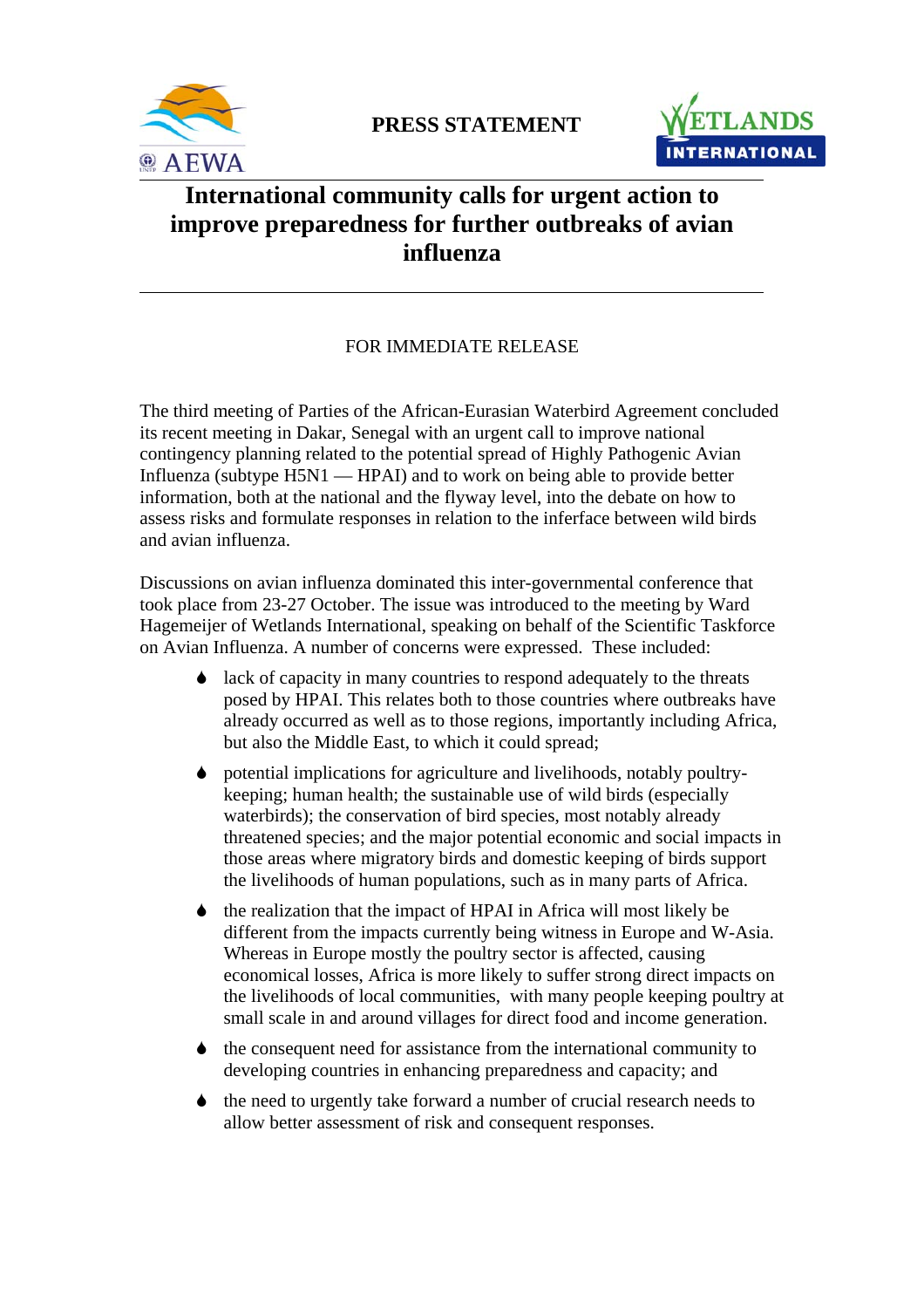There was important acknowledgement that transference of HPAI by wild birds was just one means by which the virus appears to be spreading, and it is just as important that strong attention be given to addressing other means of actual or potential spread. These include:

- the movement of poultry;
- (movement of) other avian livestock and cage birds;
- associated activities to service the respective industries;
- both the legal and illegal trade in birds; and
- movements of people;

However the relative importance of these different modes of spread appears to differ between countries and is maybe changing.

AEWA stressed the crucial need for accurate information on the current situation to be widely disseminated both nationally and internationally given the sometimes highly distorted views reaching the public on risk factors and necessary responses, and called for the development and implementation of programmes of education and public awareness on HPAI, especially aimed at those actually or potentially affected by outbreaks of avian influenza, in particular those engaged in outdoor activities and the poultry industry.

The Resolution, while in no way downplaying the potential severity of the situation recalls that all currently known cases of human infection with HPAI have been through contact with infected poultry rather than through contact with wild birds.

Also strongly supported were the conclusions of the World Health Organisation, the UN Food and Agriculture Organisation and the World Organisation on Animal Health, that attempts to eliminate HPAI in wild bird populations through lethal responses such as culling is not feasible and should not be attempted, not least since it may exacerbate the problem by causing further dispersion of potentially infected birds. Rather, strong biosecurity measures — such as those which successfully stamped out the outbreak of avian influence (subtype H7N7) in The Netherlands, Germany and Belgium in 2003 — should be adopted to reduce risk of cross-infection between poultry and wild birds.

In national responses, which are now urgently required to the current situation, Contracting Parties were strongly urged in their planning and execution of national response strategies to develop fully integrated planning approaches that bring together and incorporate virological, epidemiological, medical, ornithological and wildlife management expertise.

African countries were strongly urged to co-ordinate their responses to the threats posed by the spread of HPAI through the New Partnership for Africa's Development, as well as widely to disseminate the conclusions of the meeting within their countries as an important element of awareness raising.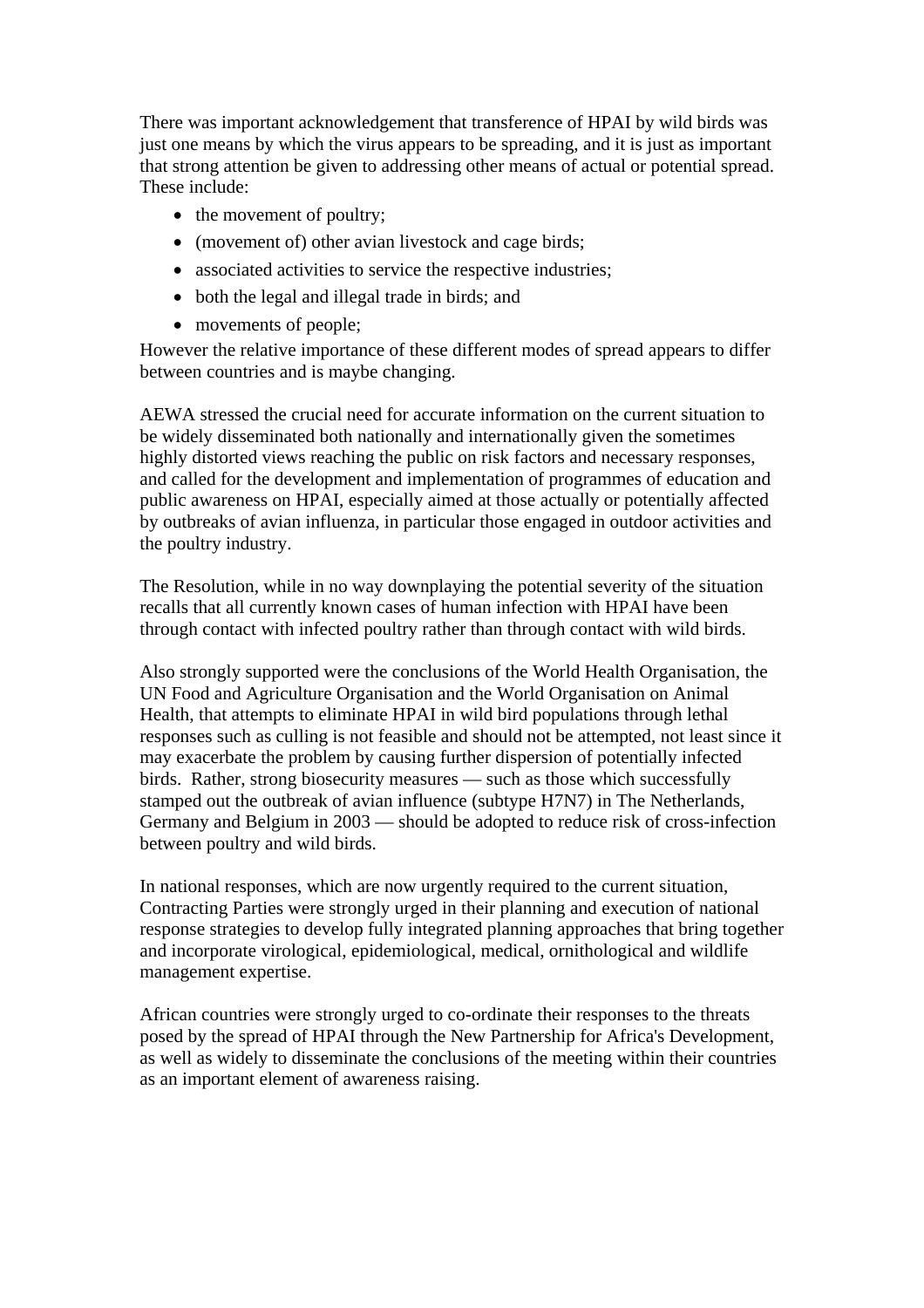Notes for Editors

1. The Agreement on the Conservation of African-Eurasian Migratory Waterbirds (AEWA), the largest of its kind developed so far under CMS. It was concluded on 16 June 1995 in the Hague, the Netherlands and entered into force on 1 November 1999 after the required number of at least fourteen Range States, comprising seven from Africa and seven from Eurasia had ratified. Since then the Agreement is an independent international treaty.

The AEWA covers 235 species of birds ecologically dependent on wetlands for at least part of their annual cycle, including many species of divers, grebes, pelicans, cormorants, herons, storks, rails, ibises, spoonbills, flamingos, ducks, swans, geese, cranes, waders, gulls, terns and even the south African penguin.

The agreement covers 117 countries from Europe, parts of Asia and Canada, the Middle East and Africa. In fact, the geographical area covered by the AEWA stretches from the northern reaches of Canada and the Russian Federation to the southernmost tip of Africa. The Agreement provides for coordinated and concerted action to be taken by the Range States throughout the migration system of waterbirds to which it applies. Of the 117 Range States currently 49 and (52 countries as of 1. October 2005) have become a Contracting Party to AEWA.

2. The third Meeting of Parties was attended by **146** representatives of **49**  Contracting parties, together with **29** representatives of other range states and **12** international and national organisations concerned with the conservation and wise use of migratory waterbirds and their wetland habitats.

3. The Press Release from the Scientific Task Force on Avian of Monday 24 October can be found on the AEWA and CMS website. (www.unep-aewa.org and www.cms.int)

4. The opportunities for further information exchange provided by the Special Round-table on the spread of HPAI (19 November 2005, Nairobi, Kenya), during the next meeting of the Scientific Council of the Convention on Migratory Species was noted and strong African participation urged.

5. MoP3 Resolution 3.18 on Avian Influenza is appended.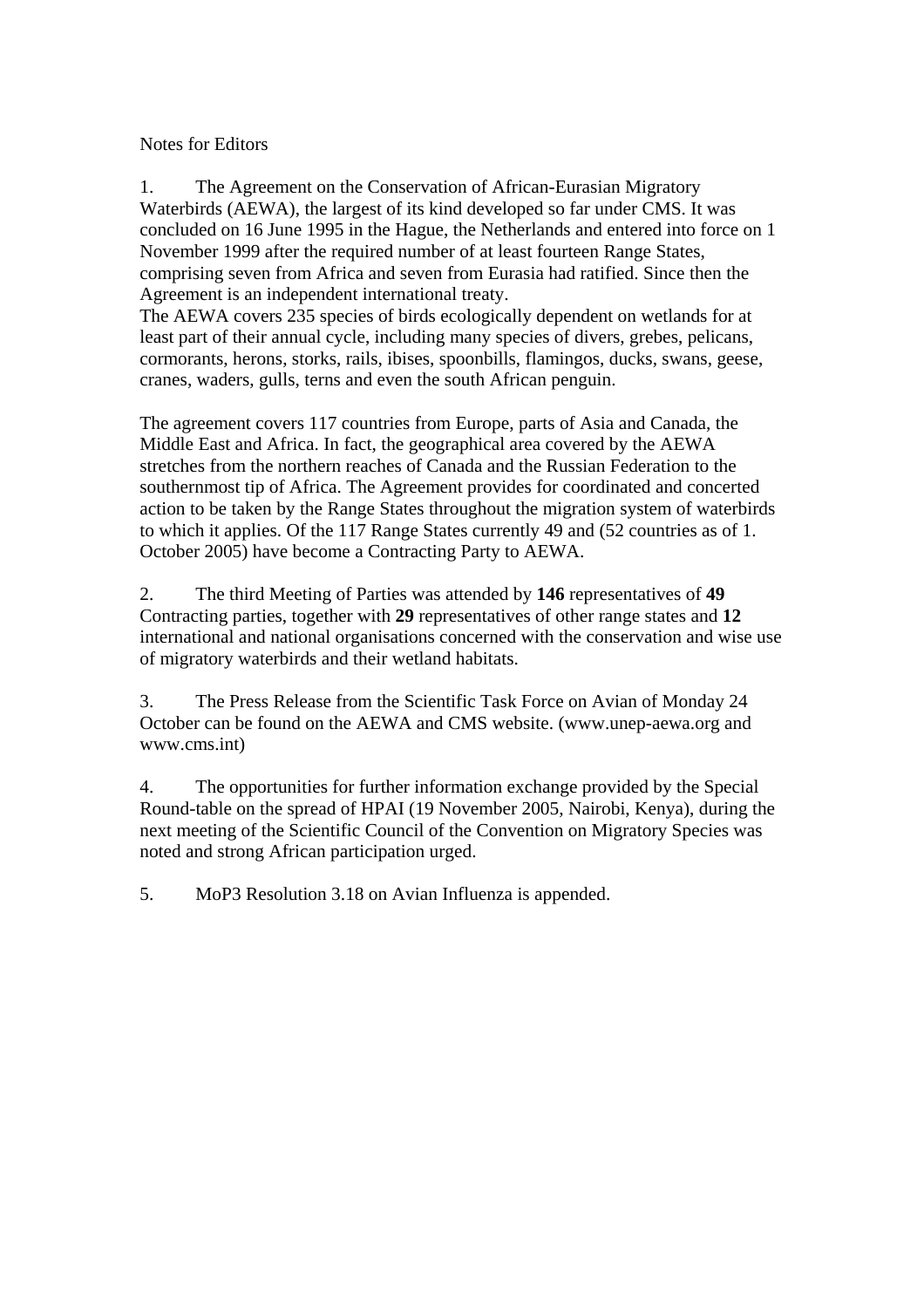

*Secretariat provided by the United Nations Environment Programme (UNEP)*

 *Agenda item: Doc: AEWA/Res. 3.18/Rev 2 Date: 27 October 2005 Original: English*

### *3rd SESSION OF THE MEETING OF THE PARTIES TO THE AGREEMENT ON THE CONSERVATION OF AFRICAN-EURASIAN MIGRATORY WATERBIRDS (AEWA)*

*23 – 27 October 2005, Dakar, Senegal* 

#### RESOLUTION 3.18

## AVIAN INFLUENZA

*Concerned* by the recent spread of the Highly Pathogenic Avian Influenza subtype H5N1 (HPAI) from South-East Asia to Western Asia and Europe;

*Conscious* that HPAI has significant actual or potential implications for agriculture and livelihoods, notably poultry-keeping; human health; the sustainable use of wild birds (especially waterbirds); the conservation of bird species (especially those with small populations and/or which are highly localised); and further, that there may be major economic and social impacts in those areas where migratory birds support the livelihoods of human populations, especially in Africa;

*Mindful* that all currently known cases of human infection with HPAI have been through contact with infected poultry rather than through contact with wild birds;

*Noting also* that the HPAI is considered to have been spread between countries through a number of different vectors including through the movement of poultry, other avian livestock and cage birds and associated activities to service the respective industries; through both the legal and illegal trade in birds; movements of people; and through the migration of waterbirds, although aware that the relative significance of these means of spread varies spatially and temporally;

*Conscious* that recent outbreaks in Turkey, Croatia and Romania more strongly suggest that migratory birds play a role in the transmission of HPAI along flyways;

*Aware* of AEWA's participation in the Scientific Task Force on Avian Influenza convened in late August 2005 by the Convention on Migratory Species, which comprises representatives and observers from nine international organisations, including four UN bodies;

*Acknowledges* the opportunities for information exchange provided by the Special Round-table on the spread of HPAI to be held on 19 November 2005 at Nairobi, Kenya, during the next meeting of the Scientific Council of the Convention on Migratory Species (CMS), and encourages the participation of all African CMS Scientific Councillors;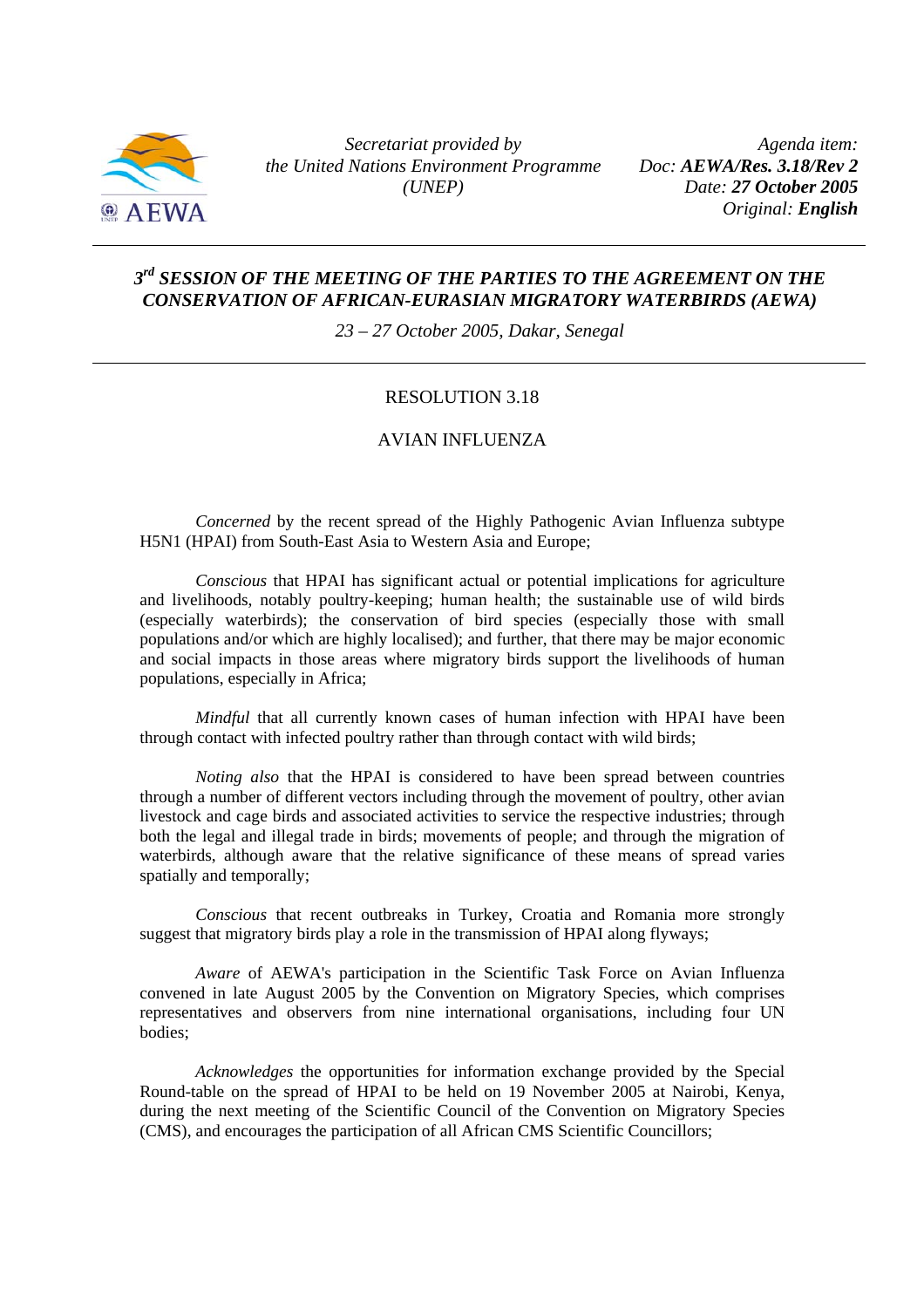*Noting* the major involvement and role in this issue of the Food and Agriculture Organisation (FAO), the World Health Organisation (WHO) and the World Organisation for Animal Health (OIE), notably through the publication in May 2005 of a *Global Strategy for the Progressive Control of Highly Pathogenic Avian Influenza*, and its implementation, *inter alia*, through regional programmes of *Emergency Assistance for Early Detection and Prevention of Avian Influenza* and concerned that the Scientific Task Force on Avian Influenza should contribute appropriate expertise to current international initiatives, without duplication of effort;

*Recognising* the particular importance of extensive and long-term data sets relating to bird movements (including ring recovery data), and waterbird counts (notably the International Waterbird Census coordinated by Wetlands International) as an essential information resource that can allow the exploration of possible scenarios of the current HPAI spread including areas of higher relative risk along migratory flyways, and possible policy responses to outbreaks, as well as the important need to support and further develop future monitoring of waterbird populations and assessment of their migratory flyways;

*Welcoming* the major contributions of technical expertise made by Wetlands International to the consideration of these issues, but in this regard also noting the need urgently to analyse relevant data holdings and other information;

*Noting* that development of surveillance schemes and contingency planning will need to be determined nationally, but that there are benefits for co-operation, sharing of information, protocols, capacity, and resources between countries;

*Concerned* that in many countries there is significant lack of information, or misinformation, on important issues related to the spread of HPAI, the risks it may pose, and how to anticipate and respond to outbreaks of HPAI;

*Further concerned* that ill-informed responses may have unfortunate and possibly disastrous long-term consequences for conservation, especially for some of the species which already have small populations and are globally threatened especially those species listed in Column A, Category 1 of Table 1 of the Agreement's Action Plan, and those species listed in Appendix 1 of the Convention on Trade in Endangered Species;

*Recalling* that the Global Flyways Conference (Edinburgh 2004) called, in particular, for urgent action to assess disease risk, and establish monitoring programmes in relation to migratory waterbird movements, the trade of wild birds, and implications for human health;

*Recalling also* that the outbreak of H7N7 in The Netherlands, Belgium and Germany was successfully stamped out in 2003 using rigorous control and biosecurity measures, and further welcomes biosecurity measures being taken in the European Union in response to the most recent outbreaks;

*Noting* that a key objective in responding to HPAI should be that essential genetic resources should in principle remain unaffected;

#### *The Meeting of the Parties:*

1. *Calls* for urgent responses to the spread of HPAI including the development of national surveillance schemes and contingency planning which should involve measures which are both immediate, and those which relate to longer-term needs;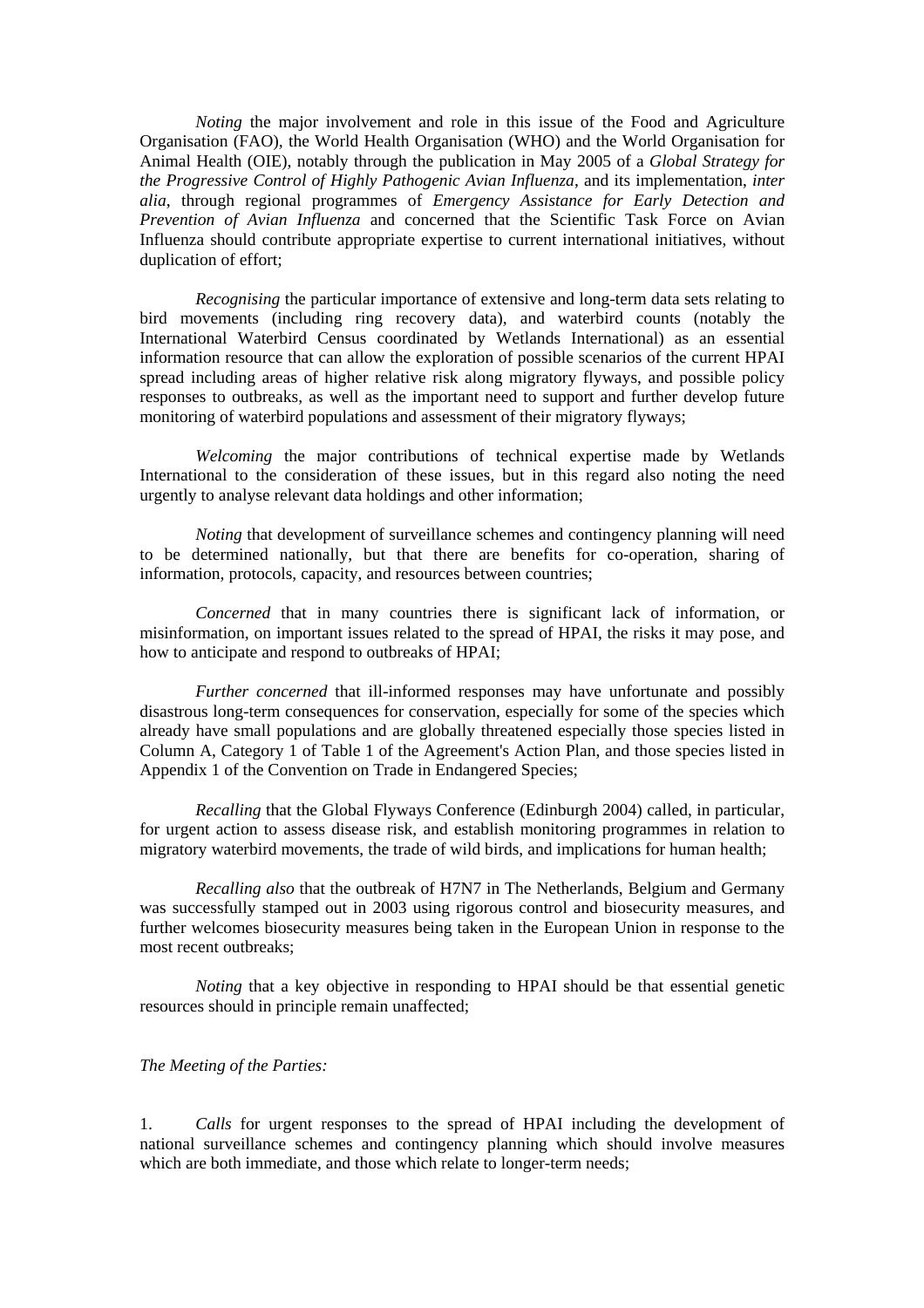2. *Calls also* for very urgent attention from the international community (including bird ringing schemes such as AFRING) for the support of capacity building within Africa related to the essential need to promote the biosecurity of domesticated poultry as well as the rapid development of surveillance programmes for HPAI in populations of both wild and domesticated birds, and monitoring of the movements of wild birds;

3. *Encourages support* of initiatives by IUCN and Wetlands International for a regional meeting in Africa to enhance monitoring and surveillance mechanisms, and co-operation, related to the need to identify and eliminate HPAI;

4. *Requests* Contracting Parties and urges non-contracting Range States to develop and implement programmes of education and public awareness on HPAI, especially aimed at actually or potentially affected stakeholders, in particular those engaged in outdoor activities and the poultry industry;

5. *Strongly supports* the conclusions of WHO, FAO and OIE that attempts to eliminate HPAI in wild bird populations through lethal responses such as culling is not feasible and should not be attempted, not least since it may exacerbate the problem by causing further dispersion of infected birds;

6. *Emphasises* the need quickly to research and establish the data and analysis required to enable or improve risk assessments by:

• clarifying virus behaviour:

i) in different waterbird populations (especially viral incubation periods, the infectious period in birds and the symptoms affecting individual wild birds), as well as determining their survival rates; and

ii) in the aquatic habitats which are waterbird breeding, staging and nonbreeding (wintering) areas;

- establishing informed assessment of the possibility of transmission from wild populations to domestic flocks, including by non-waterbird species found near poultry-keeping areas;
- clarifying prevalence of HPAI in wild bird populations;
- identifying the nature of migration routes and timings for key migratory waterbirds so as to expand and/or refine existing ecological monitoring of these populations;
- developing a combined risk assessment based on the known behaviour of the virus, risks of transmission, routes and timing of migratory species, as well as known poultry husbandry techniques; and
- improving farming standards and developing strategies to limit the risk of any disease transmission between wild and domestic birds;

7. *Urges* Contracting Parties in their planning and execution of national response strategies to develop fully integrated approaches to address the issues raised by the spread of HPAI that brings together and incorporates virological, epidemiological, medical, ornithological and wildlife management expertise;

*8. Strongly Urges* that Contracting Parties, especially those in Africa, urgently to disseminate this Resolution widely within their administrations, and to relevant agencies, institutions and organisations, such that it may be used for information and as a basis of planning national responses to the potential spread of HPAI;